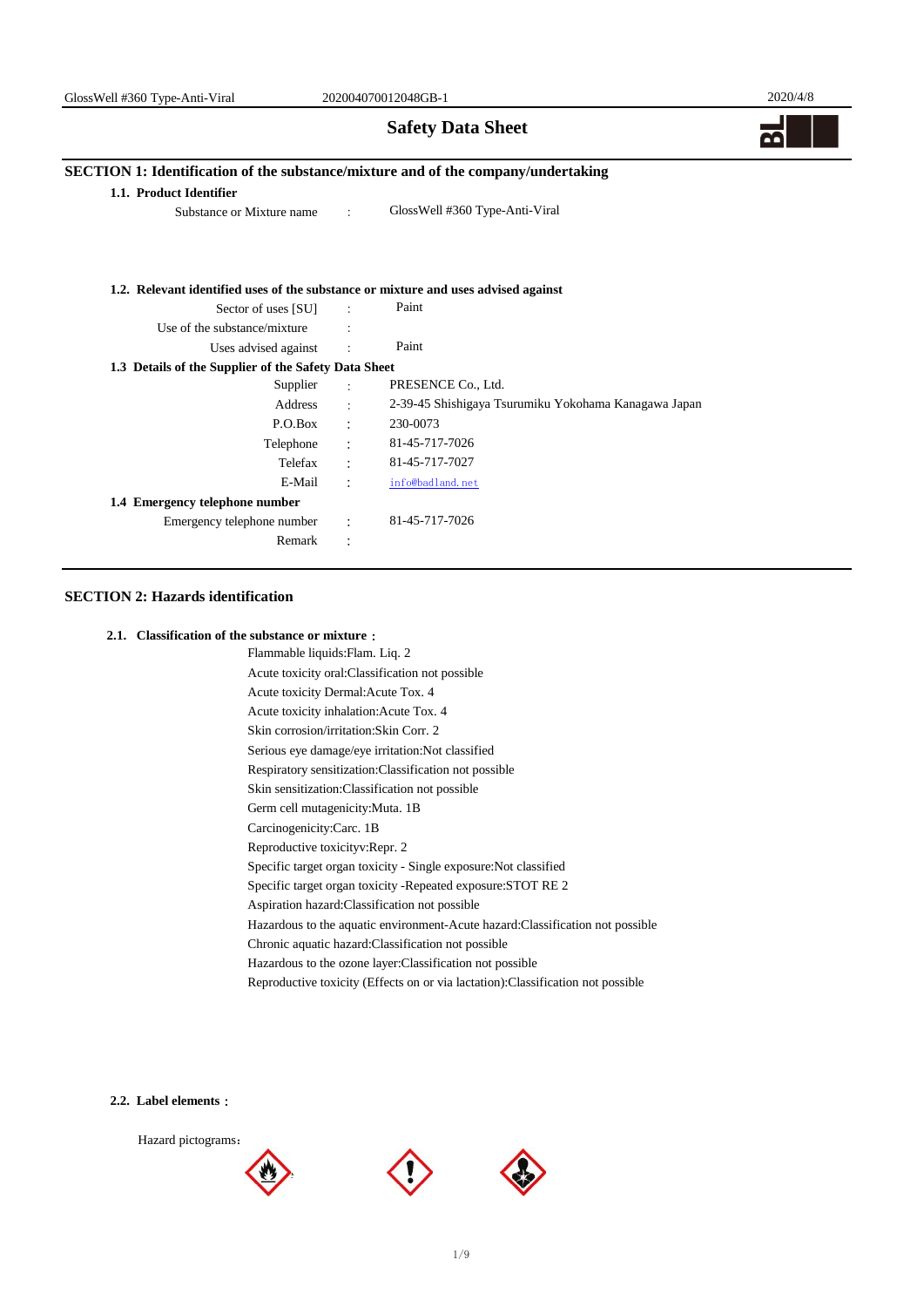Signal word: Danger

## Hazard statements:

| H <sub>225</sub> | Highly flammable liquid and vapour                                |
|------------------|-------------------------------------------------------------------|
| H312             | · Harmful in contact with skin                                    |
| H315             | · Causes skin irritation                                          |
| H332             | · Harmful if inhaled                                              |
| H340             | · May cause genetic defects                                       |
| H350             | · May cause cancer                                                |
| H361             | . Suspected of damaging fertility or the unborn child             |
| H373             | May cause damage to organs through prolonged or repeated exposure |
|                  |                                                                   |

## Precautionary statement:

|                   | Prevention I                                                                                   |
|-------------------|------------------------------------------------------------------------------------------------|
| P <sub>201</sub>  | Obtain special instructions before use                                                         |
| P <sub>202</sub>  | Do not handle until all safety precautions have been read and understood                       |
| P <sub>210</sub>  | Keep away from heat, hot surfaces, sparks, open flames and other ignition sources. No smoking. |
| P <sub>2</sub> 33 | Keep container tightly closed.                                                                 |
| P <sub>240</sub>  | Ground/bond container and receiving equipment.                                                 |
| P <sub>241</sub>  | Use explosion-proof electrical/ventilating/lighting/equipment.                                 |
| P <sub>242</sub>  | Use only non-sparking tools.                                                                   |
| P <sub>243</sub>  | Take precautionary measures against static discharge.                                          |
| P <sub>260</sub>  | Do not breathe dust/fume/gas/mist/vapours/spray.                                               |
| P <sub>261</sub>  | · Avoid breathing dust/fume/gas/mist/vapours/spray.                                            |
| P <sub>264</sub>  | Wash your hands thoroughly after handling.                                                     |
| P <sub>271</sub>  | Use only outdoors or in a well-ventilated area.                                                |
| P <sub>280</sub>  | Wear protective gloves/protective clothing/eye protection/face protection.                     |

|                | [Response]                                                                                           |
|----------------|------------------------------------------------------------------------------------------------------|
| $P302 + P352$  | ·IF ON SKIN: Wash with plenty of water/                                                              |
| P303+P361+P353 | · IF ON SKIN(or hair): Take off immedately all contaminated clothing. Rinse skin with water/shoewer. |
| P304+P340      | IF INHALED: Remove person to fresh air and keep comfortable for breathing                            |
| P308+P313      | · IF exposed or concerned: Get medical advice/attention.                                             |
| P312           | Call a POISON CENTER/doctor// if you feel unwell.                                                    |
| P314           | Get medical advice/attention if you feel unwell.                                                     |
| P321           | Specific treatment                                                                                   |
| P332+P313      | If skin irritation occurs, Get medical advice/attention.                                             |
| P362+P364      | Take off contaminated clothing and wash it before reuse.                                             |
| P370+P378      | In case of fire: Use specified digestive system to extinguish.                                       |

| 370+P378 |  | In case of fire: Use specified digestive system to extinguish. |  |
|----------|--|----------------------------------------------------------------|--|
|          |  |                                                                |  |

|      | (Disposal)                                   |
|------|----------------------------------------------|
| P501 | . Dispose of in accordance with regulations. |

|           | [Storage]                                    |
|-----------|----------------------------------------------|
| P403+P235 | Store in a well-ventilated place. Keep cool. |
| P405      | $\cdot$ Store locked up.                     |

Supplemental Hazard information (EU) : EUH208 EUH210 H225 H226 H304 H312 H315 H318 H332 H336 H340 H350 H361d H373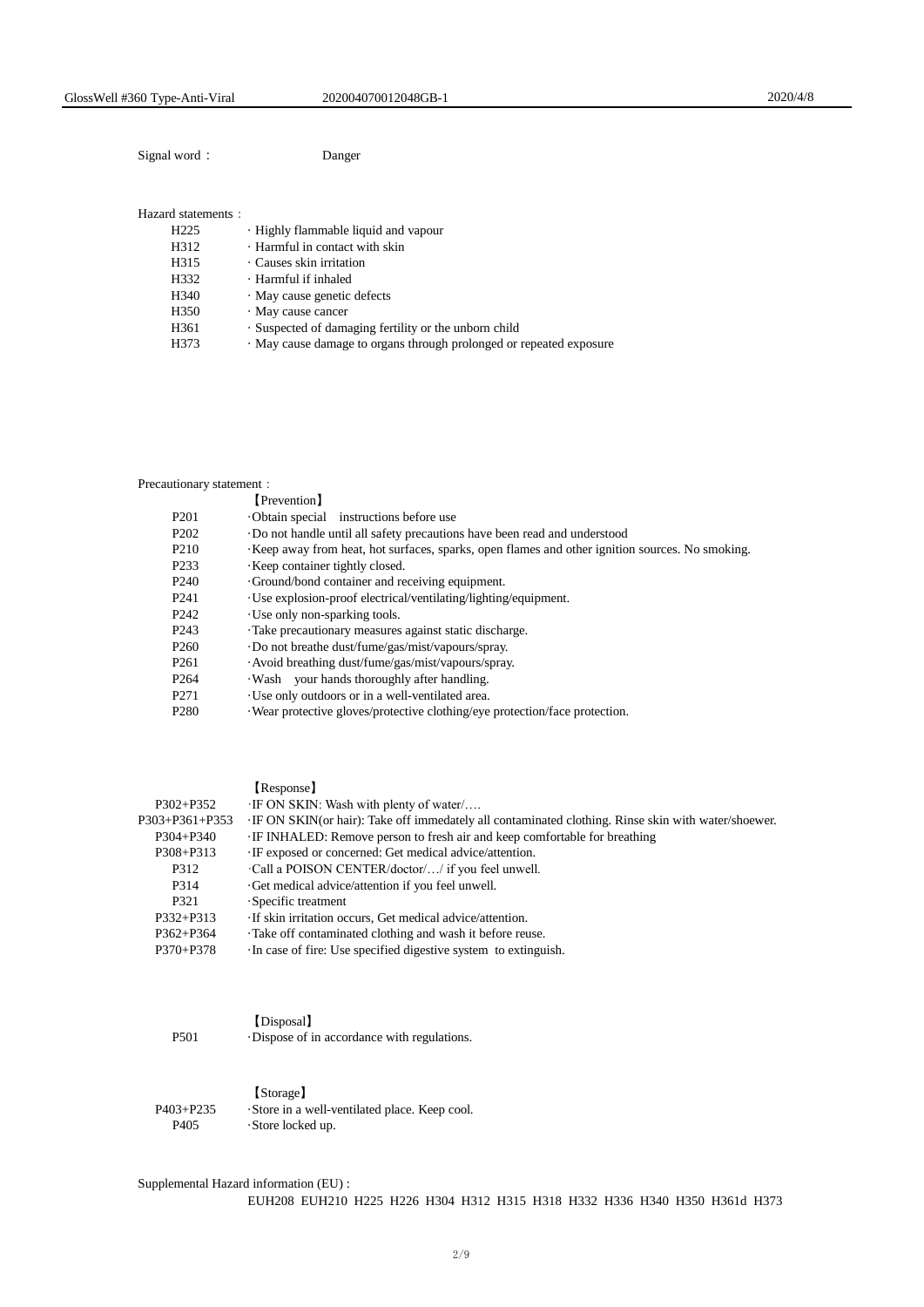67.91% of the mixture consists of components of unknown toxicity-oral 67.49% of the mixture consists of components of unknown toxicity-dermal 67.07% of the mixture consists of components of unknown toxicityinhalation

# **SECTION 3: Composition / information on ingredients** : Mixtures

| Substance                           | REACH Reg. No. | $%$ (weight)    | Type of No | No.             | Hazard class, category, H code                                                             |
|-------------------------------------|----------------|-----------------|------------|-----------------|--------------------------------------------------------------------------------------------|
| Ethylbenzene                        | 123-57         | ${<}1\%$        | CAS        | $100 - 41 - 4$  | Flam. Liq. 2, Acute Tox. 4, Asp. Tox. 1, STOT RE 2 H225, H332, H304, H373 (hearing organs) |
| Toluene                             | Not available  | $10\sim 20\%$   | CAS        | 108-88-3        | Flam. Liq. 2, Repr. 2, Asp. Tox. 1, STOT SE 3, STOT RE H225, H361, H304, H336, H373, H315  |
| n-Propyl alcohol                    | Not available  | ${<}1\%$        | CAS        | $71 - 23 - 8$   | Flam. Liq. 2, STOT SE 3, Eye Dam. 1 H225, H336, H318                                       |
| Naphtha (petroleum), light alkylate | Not available  | $50^{\sim}60\%$ | CAS        | 64741-66-8      | Carc. 1B, Muta. 1B, Asp. Tox. 1 H350, H340, H304                                           |
| dibutyltin di acetate               | Not available  | ${<}1\%$        | CAS        | $1067 - 33 - 0$ |                                                                                            |
| Xylene                              | Not available  | ${<}1\%$        | CAS        | 1330-20-7       | Flam. Liq. 3, Acute Tox. 4, Acute Tox. 4, Skin Irrit. H226, H332, H312, H315               |

**Additional information :** 

Full text of H-statements to be referred in SDS Section 16

# **SECTION 4: First aid measures**

 **4.1. Description of first aid measures**

**General information :**

#### **Following inhalation**:

Remove person to fresh air and keep comfortable for breathing.

#### **Following skin contact**

Wash immediately with : Water

In the case of contact with hot melt, treat skin with :

## Not applicable

Do not wash with : Not applicable

#### **After eye contact**:

Consult an ophthalmologist. Rinse immediately carefully and thoroughly with eye-bath or water.

#### **After ingestion :**

 If accidentally swallowed rinse the mouth with plenty of water (only if the person is conscious) and obtain immediate medical attention.

If swallowed immediately drink :

Not applicable

# **Self-protection of the first aider :**

Not applicable

#### **4.2. Most important symptoms and effects, both acute and delayed**

#### **Symptoms**

**Effects :**

The following symptoms may occur :

Not applicable

Not applicable

# **4.3. Indication of any immediate medical attention and special treatment needed**

**Notes for the doctor :**

Not applicable

**Special treatment :**

Not applicable

## **SECTION 5: Firefighting measures**

#### **5.1. Extinguishing media**

Suitable extinguishing media :

Foam Carbon dioxide (CO2)

Unsuitable extinguishing media:

No data available

# **5.2. Special hazards arising from the substance or mixture**

Hazardous combustion products :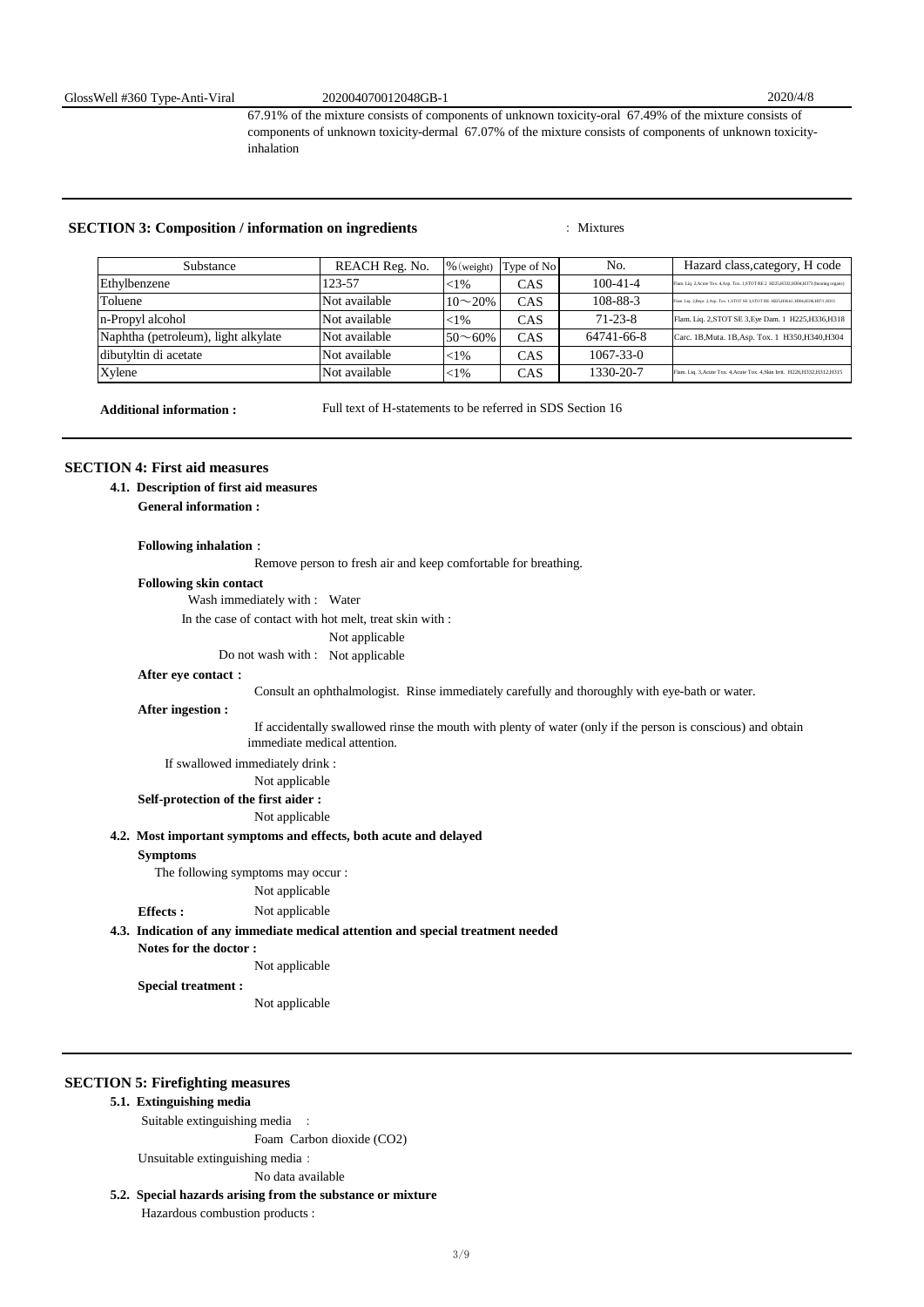No data available

### **5.3. Advice for firefighters**

Special protective equipment for firefighters:

Use suitable breathing apparatus.

## **5.4. Additional information:**

Collect contaminated fire extinguishing water separately. This must not be discharged into drains.

## **SECTION 6: Accidental release measures**

## **6.1. Personal precautions,protective equipment and emergency procedures**

**Personal precautions :**

Beware of reignition.

## **Protective equipment :**

Use appropriate respiratory protection.

#### **Emergency procedures :**

Remove all sources of ignition. Provide adequate ventilation. Remove persons to safety.

## **6.2. Enviromental precautions :**

Do not allow to enter into surface water or drains.

# **6.3. Methods and materials for containment and cleaning up**

#### **For containment**

Suitable material for taking up:

Absorbing material, organic

# **For cleaning up**

Suitable material for diluting or neutralising :

No data available

## **6.4. Reference to other sections :**

No data available

## **SECTION 7: Handling and storage**

| 7.1. Precautions for safe handling                 |                                                                                                                                       |
|----------------------------------------------------|---------------------------------------------------------------------------------------------------------------------------------------|
| <b>Protective measure</b>                          |                                                                                                                                       |
| <b>Advice on safe handling</b>                     |                                                                                                                                       |
|                                                    | Avoid : Not applicable                                                                                                                |
| Handle under (gas): No data available              |                                                                                                                                       |
| Handle under (liquid) : No data available          |                                                                                                                                       |
| Keep away from: No data available                  |                                                                                                                                       |
| Remark:                                            | Keep away from sources of heat (e.g. hot surfaces), sparks and open flames. Take precautionary<br>measures against static discharges. |
| Measures to prevent aerosol and dust generation    |                                                                                                                                       |
|                                                    | During filling, metering and sampling should be used if possible :                                                                    |
|                                                    | Devices with local exhaust                                                                                                            |
| Use the following local exhaust ventilation type : |                                                                                                                                       |
|                                                    | Receptor hood for fumes/vapours                                                                                                       |
| <b>Environmental precaution:</b>                   |                                                                                                                                       |
|                                                    | Shafts and sewers must be protected from entry of the product.                                                                        |
| Special requirements or handling rules :           |                                                                                                                                       |
|                                                    | Not applicable                                                                                                                        |
| Advice on general occupational hygiene :           |                                                                                                                                       |
| Not applicable                                     |                                                                                                                                       |

 **Suitable container/equipment material :**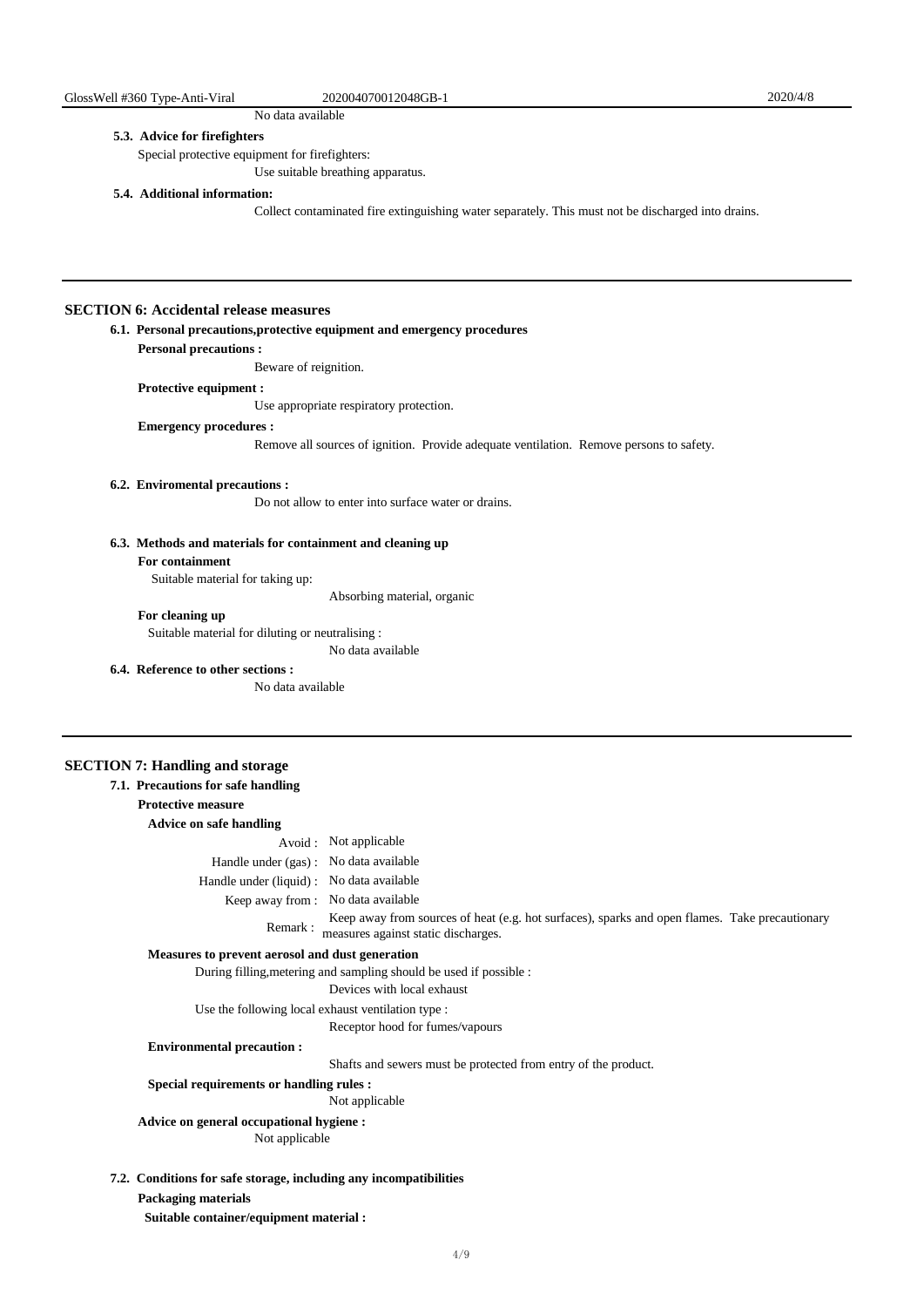**Unsuitable container/equipment material :** Not applicable

**Hints on joint storage**

- **Storage class :**
- **Materials to avoid :**
- No data available Combustible substances of acute toxicity, category 1 and 2 / very toxic substances (liquid)

**Further information on storage conditions :**

#### **SECTION 8: Exposure controls/personal protection**

#### **8.1. Control parameters**

Occupational exposure limit values

| Ingredient       | ICAS NO. EC No |                     | Country   |     | <b>TWA</b> |     | <b>STEL</b> |
|------------------|----------------|---------------------|-----------|-----|------------|-----|-------------|
|                  |                |                     |           | ppm | me/m3      | ppm | mg/m3       |
| Toluene          |                | 108-88-3 203-625-9  | <b>GB</b> | 50  | 191        | 100 | 384         |
| Xylene           |                | 1330-20-7 215-535-7 | <b>GB</b> | 50  | 220        | 100 | 441         |
| Ethylbenzene     |                | 100-41-4 202-849-4  | <b>GB</b> | 100 | 441        | 125 | 552         |
| n-Propyl alcohol | $71 - 23 - 8$  | 200-746-9           | <b>GB</b> | 200 | 500        | 250 | 625         |

#### Biological limit values

| Ingredient | NI<br>-נר         | <b>EC</b> No                                                                   | Country | T<br>∪nıt             | $ -$<br>Limit value | Parameter               |
|------------|-------------------|--------------------------------------------------------------------------------|---------|-----------------------|---------------------|-------------------------|
|            |                   |                                                                                |         |                       |                     |                         |
| Xvlene     | $1330 -$<br>-20-7 | $-2 -$<br>$\overline{\phantom{0}}$<br>י – י<br>$\mathbf{v}$<br>-999<br>.<br>ື້ | GB      | /mol $650$<br>Immol/i |                     | methyl<br>hippuric acid |

## **8.2. Exposure controls**

#### **Appropriate engineering controls**

 Initial Remarks : See section 7. Additional information on plant design:

Substance/mixture related mesures to privent exposure during identified users :

If steam or fumes or mists are generated, locally exhaust equipment shall be installed.

## Technical mesures to provent exposure :

 Reduce exposure to fume by keeping operating temperatures as low as possible taking into account occupational exposure limits and safe handling temperatures (see Section 7). Where practicable handle within an enclosed process. Alternatively local exhaust ventilation should be considered.

| <b>Eye/face protection</b>                                   |                                                                                                                                                                                       |
|--------------------------------------------------------------|---------------------------------------------------------------------------------------------------------------------------------------------------------------------------------------|
| Suitable eye protection : Eye glasses                        |                                                                                                                                                                                       |
| Remark:                                                      | Not applicable                                                                                                                                                                        |
| <b>Skin protection</b>                                       |                                                                                                                                                                                       |
| Hand protection                                              |                                                                                                                                                                                       |
| Suitable gloves type : No data available                     |                                                                                                                                                                                       |
| Suitable material : No data available                        |                                                                                                                                                                                       |
| Required properties : Solvent resistance                     |                                                                                                                                                                                       |
|                                                              | The quality of the protective gloves resistant to chemicals must be chosen as a function of the<br>Remark: specific working place concentration and quantity of hazardous substances. |
| Body protection                                              |                                                                                                                                                                                       |
| Suitable protective clothing : No data available             |                                                                                                                                                                                       |
| Required properties : No data available                      |                                                                                                                                                                                       |
| Recommended material : Solvent resistance                    |                                                                                                                                                                                       |
| <b>Respiratory protection</b>                                |                                                                                                                                                                                       |
| Respiratory protection necessary at :                        |                                                                                                                                                                                       |
| insufficient ventilation                                     |                                                                                                                                                                                       |
| According to experience this refers to the following tasks : |                                                                                                                                                                                       |
| Suitable respiratory protection apparatus :                  |                                                                                                                                                                                       |
| No data available                                            |                                                                                                                                                                                       |
| <b>Remarks:</b>                                              |                                                                                                                                                                                       |

 For the protection against direct skin contact, body protective clothing is essential (in addition to the usual working clothes).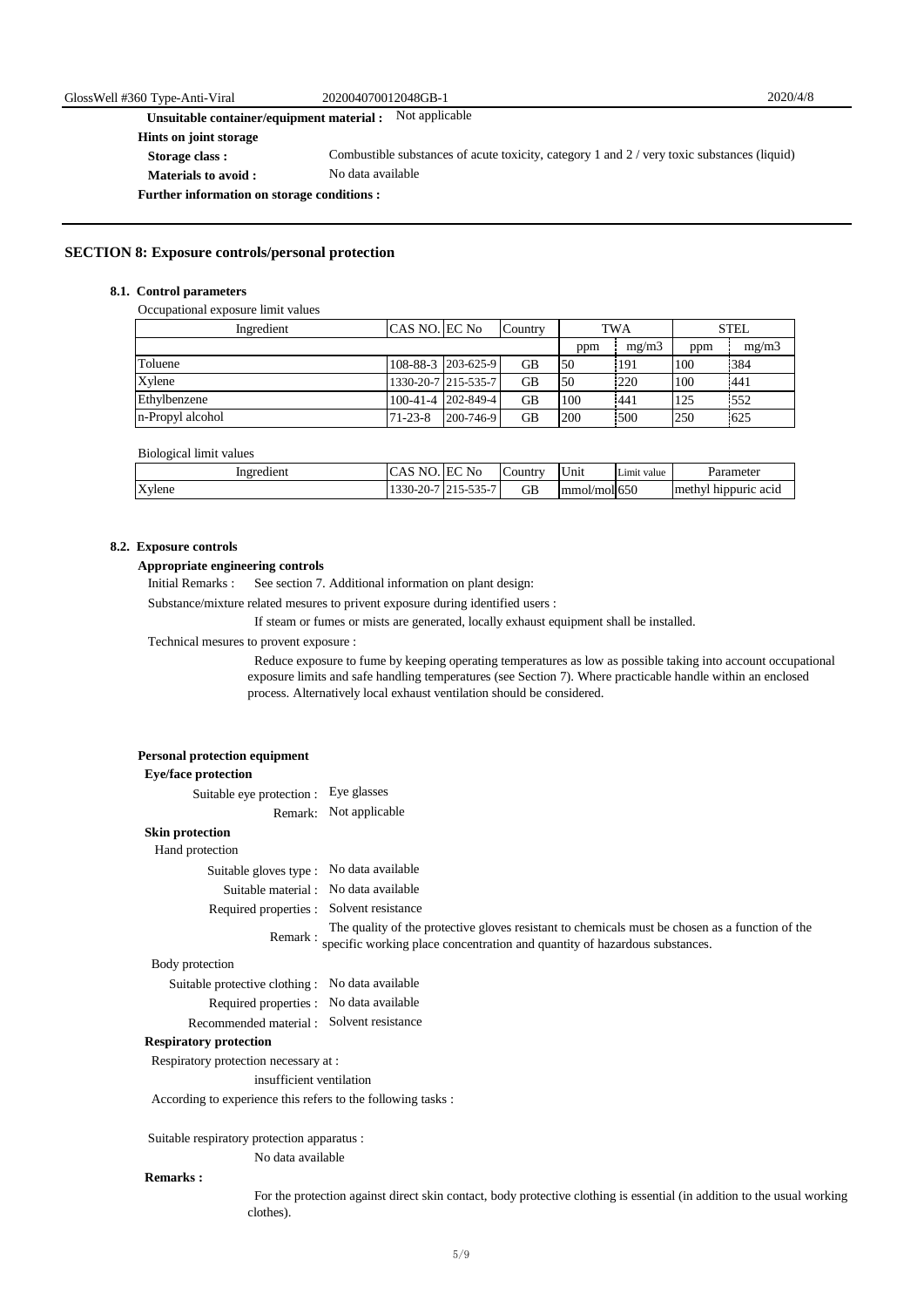# **Environmental exposure controls**

 **Technical measures to prevent exposure**

Use the following filter types for cleaning waste gases :

 Use the following recovery and/or abatement technique for cleaning waste gases : Use the follwoing chemical treatment methods for waste water : No data available No data available

# **SECTION 9: Physical and chemical properties**

| Physical state                                  | No data available                  |
|-------------------------------------------------|------------------------------------|
| Color                                           | No data available                  |
| Odour                                           | No data available                  |
| PH                                              | No data available                  |
| Melting point/freezing point                    | No data available                  |
| Initial boiling point and boiling range         | $110.40^{\circ}$ C $\sim$ 110.60°C |
| Flash point                                     | $7^{\circ}$ C                      |
| Evaporation rate                                | No data available                  |
| Flammability                                    | No data available                  |
| Upper/lower flammability or explosive<br>limits | No data available                  |
| Vapour pressure                                 | No data available                  |
| Vapour density                                  | No data available                  |
| Density                                         | No data available                  |
| Solubility(ies)                                 | Insoluble                          |
| Partition coefficient: n-octanol/water          | No data available                  |
| Auto-ignition temperature                       | No data available                  |
| Decomposition temperature                       | No data available                  |
| Viscosity                                       | No data available                  |
| Explosive properties                            | No data available                  |
| Oxidising properties                            | No data available                  |
|                                                 |                                    |

# **SECTION 10: Stability and reactivity**

| 10.1. Reactivity:                        |                                                                                                |
|------------------------------------------|------------------------------------------------------------------------------------------------|
|                                          | Not applicable                                                                                 |
| 10.2. Chemical stability:                |                                                                                                |
|                                          | The product is chemically stable under recommended conditions of storage, use and temperature. |
| 10.3. Possibility of hazardius reactions |                                                                                                |
| In case of melting :                     |                                                                                                |
|                                          | No data available                                                                              |
| In case of vaporization :                |                                                                                                |
|                                          | No data available                                                                              |
| In case of freezing :                    |                                                                                                |
|                                          | No data available                                                                              |
| 10.4. Condition to avoid                 |                                                                                                |
| In dry state :                           |                                                                                                |
|                                          | No data available                                                                              |
| In an isolated state:                    |                                                                                                |
|                                          | No data available                                                                              |
| In fine dispersion/spraying/misting :    |                                                                                                |
|                                          | No data available                                                                              |
| In case of warming:                      |                                                                                                |
|                                          | No data available                                                                              |
| In case of light influence :             |                                                                                                |
|                                          |                                                                                                |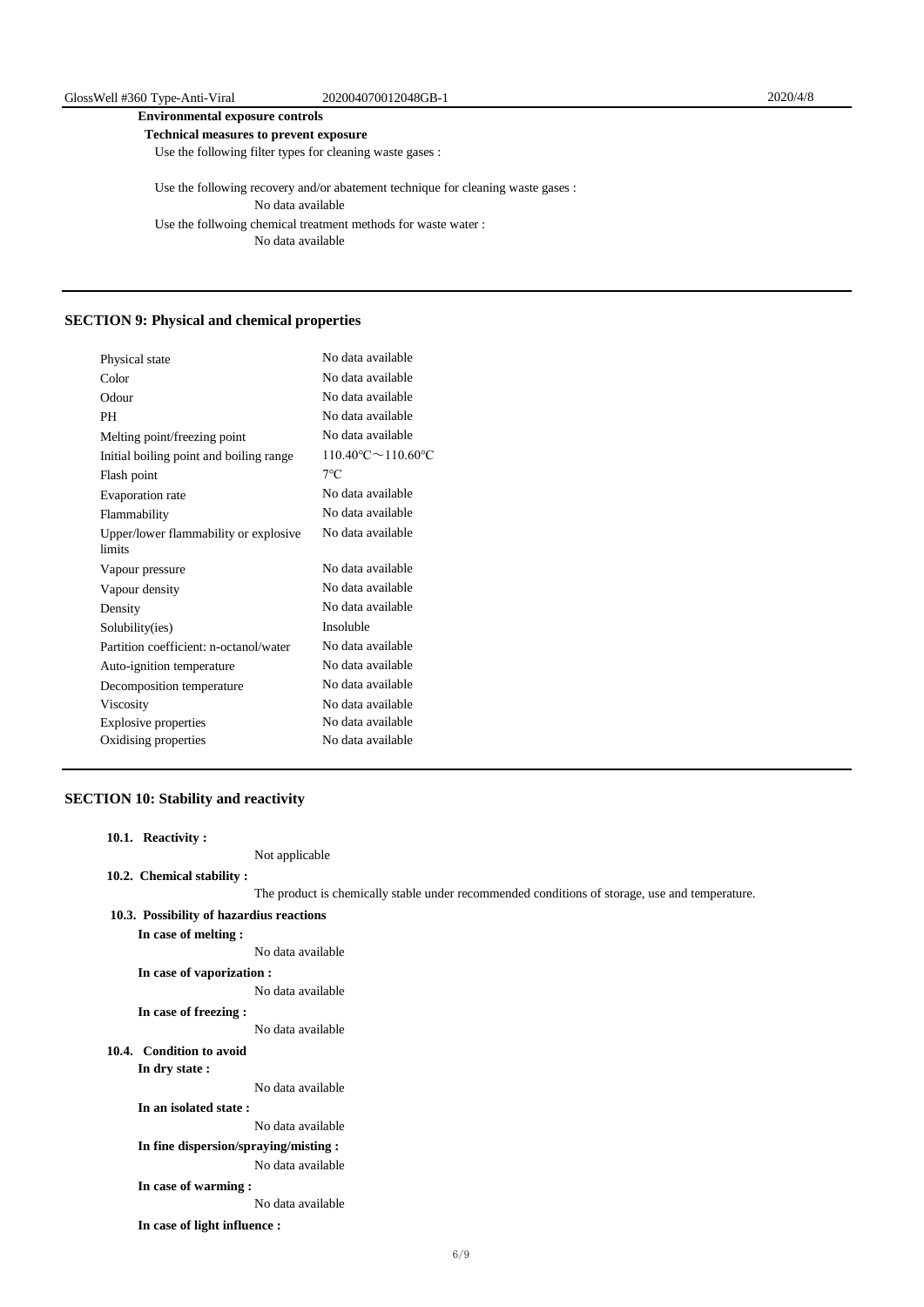# Not applicable

**In case of impact or pressure influence :**

Not applicable

**In case of air intake :**

No data available

**In case of exceeding the storage time :**

No data available

# **In case of exceeding the storage temperature :**

No data available

# **10.5. Incompatible materials**

**Materials to avoid** 

No data available

 **10.6. Hazardous decomposition products:**

Does not decompose when used for intended uses.

#### **10.7. Additional information**

Not applicable

#### **SECTION 11: Toxicological information**

#### **11.1 Information on toxicological effects**

Acute toxicity Dermal Xylene(Acute Tox. 4) Acute toxicity inhalation Xylene(Acute Tox. 4) /Ethylbenzene(Acute Tox. 4) Skin corrosion/irritation Xylene(Skin Corr. 2) /Toluene(Skin Corr. 2)

Serious eye damage/eye irritation n-Propyl alcohol(Eye Dam.1) Germ cell mutagenicity Naphtha (petroleum), light alkylate(Muta. 1B) Carcinogenicity Naphtha (petroleum), light alkylate(Carc. 1B)

Reproductive toxicityv Toluene(Repr. 2) Specific target organ toxicity - Single exposure n-Propyl alcohol(STOT SE3(Narc.-effects)) /Toluene(STOT SE3(Narc.-effects)) Specific target organ toxicity -Repeated exposure Toluene(STOT RE 2) /Ethylbenzene(STOT RE 2)

# Aspiration hazard

Toluene(Asp. Tox. 1) /Naphtha (petroleum), light alkylate(Asp. Tox. 1) /Ethylbenzene(Asp. Tox. 1)

#### **11.2. Symptoms related to the physical, chemical and toxicological characteristics**

**In case of ingestion :**

No data available

#### **In case of skin contact :**

No data available

**In case of inhalation :**

No data available

#### **11.3. Additional information :**

Use suitable breathing apparatus.

## **SECTION 12: Ecological information**

**Hazardous to the aquatic environment-Acute hazard**: **Hazardous to the aquatic environment-Chronic hazard**: **Hazardous to the ozone layer** : **Additional ecotoxicological information:** No data available No data available No data available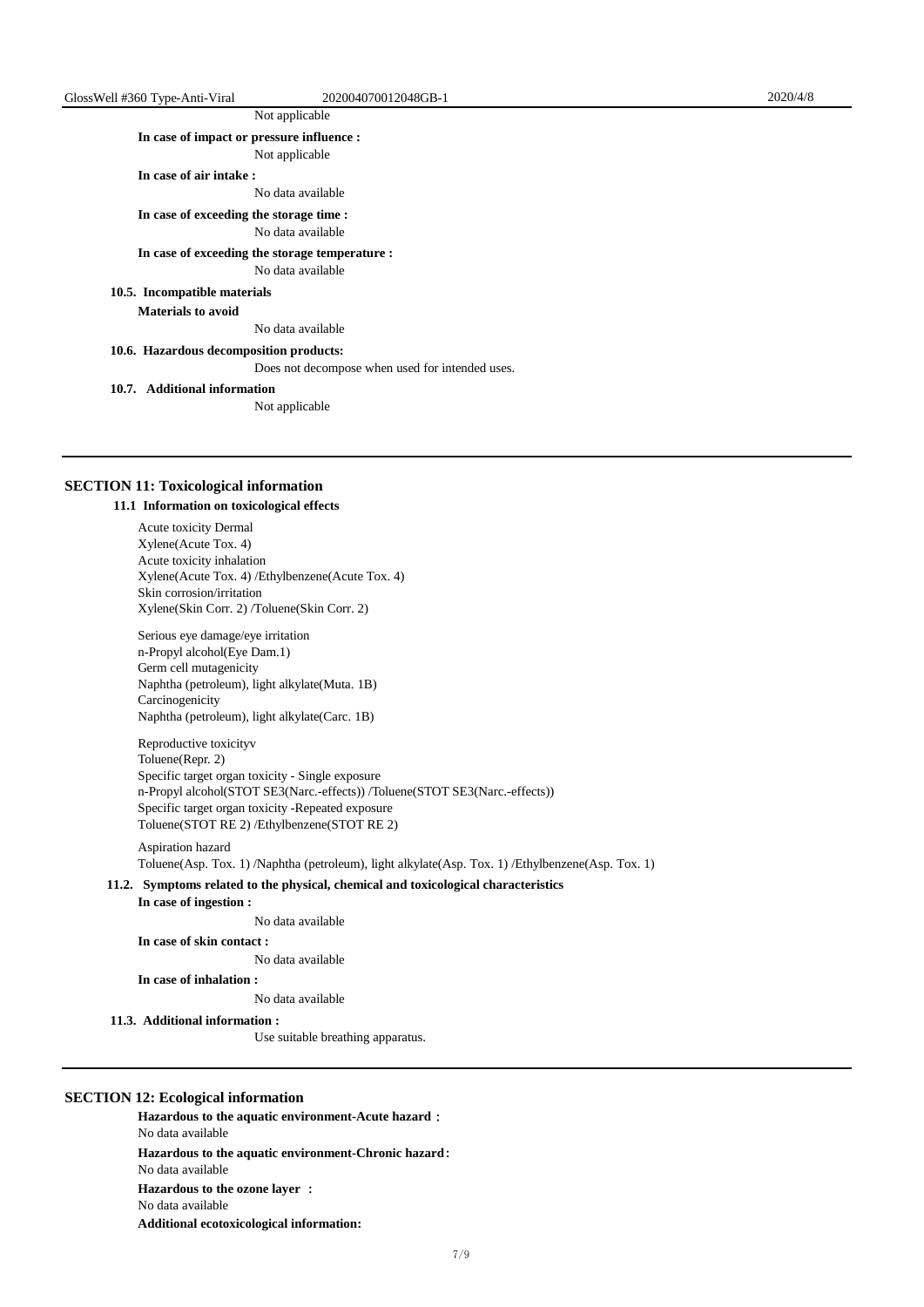No data available

# **SECTION 13: Disposal considerations**

# **13.1. Waste treatment methods**

**Product/packaging disposal** 

 Properties of waste which render it hazardous : No data available

Waste treatment option

Appropriate disposal/Product :

No data available

 Appropriate disposal/Package : No data available

Remarks :

# **SECTION 14: Transport information**

| 14.1 UN number                                                                 |                |
|--------------------------------------------------------------------------------|----------------|
| Land transport(ADR/RID)                                                        |                |
| Inland waterway transport(ADN)                                                 |                |
| Sea transportation(IMDG)                                                       |                |
| Air transportationICAO-TI/IATA-DGR                                             |                |
| 14.2. UN proper shipping name                                                  |                |
| Land transport(ADR/RID)                                                        |                |
| Inland waterway transport(ADN)                                                 |                |
| Sea transportation(IMDG)                                                       |                |
| Air transportationICAO-TI/IATA-DGR                                             |                |
| 14.3. Transport hazard class(es)                                               |                |
| Land transport(ADR/RID)                                                        | 3              |
| Inland waterway transport(ADN)                                                 | 3              |
| Sea transportation(IMDG)                                                       | 3              |
| Air transportationICAO-TI/IATA-DGR                                             | 3              |
| 14.4. Packing group                                                            |                |
| Land transport(ADR/RID)                                                        | H              |
| Inland waterway transport(ADN)                                                 | $_{\rm II}$    |
| Sea transportation(IMDG)                                                       | $_{\rm II}$    |
| Air transportationICAO-TI/IATA-DGR                                             | H              |
| 14.5. Environmental hazards                                                    |                |
| Land transport(ADR/RID)                                                        |                |
| Inland waterway transport(ADN)                                                 |                |
| Sea transportation(IMDG)                                                       |                |
| Air transportationICAO-TI/IATA-DGR                                             |                |
| 14.6. Transport in bulk according to MARPOL73/78 and the IBC Co Not applicable |                |
| 14.7. Marine pollutant:                                                        | Not applicable |

# **SECTION 15: Regulatory information**

 **15.1. Safety, health and environmental regulations/legislation specific for the substance or mixture**

**EU regulation**

 **Authrisations and/or restrictions on use**

Authorisations : Not available